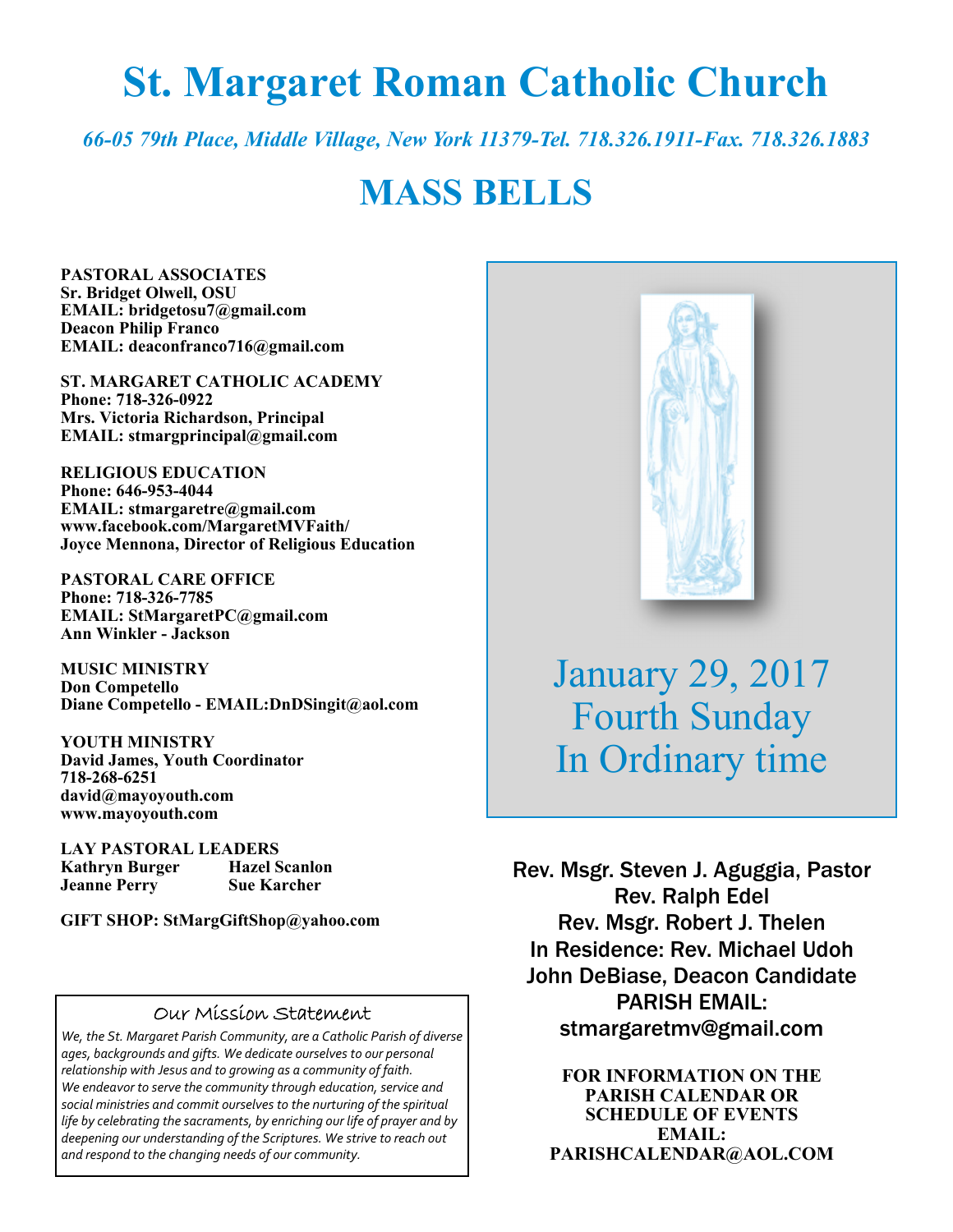## *MASSES FOR THE WEEK*

#### **MON. JANUARY 30 - WEEKDAY**  7:00 Frank Tomitz (ANNI) 9:00 Anthony & Marie Ciorciari/ Joseph Fitapelli **TUE. JANUARY 31 - ST. JOHN BOSCO**  7:00 Steven Belviso<br>9:00 Rose Rivera Rose Rivera **WED. FEBRUARY 1 - WEEKDAY**  7:00 Mark Porcaro (ANNI) 9:00 Catherine O'Loughlin **THU. FEBRUARY 2 - THE PRESENTATION OF THE LORD**  7:00 John Taormina Christine Winter **FRI. FEBRUARY 3 - STS. BLASÉ/ANSGAR FIRST FRIDAY**  7:00 Steven Belviso 9:00 Rudolph Gyselings **BLESSING OF THROATS AT EVERY MASS SAT. FEBRUARY 4 - WEEKDAY/ FIRST SATURDAY**  8:30 Collective: Bill & Lee DiGiovanna/ Holy Souls 5:00PM Margaret Maloney **SUN. FEBRUARY 5 - FIFTH SUNDAY IN ORDINARY TIME**<br>7:30 Viola Giordano Viola Giordano 9:00 Antonino Genna/Sanfrancesco DePaola Alessio Atria/Giuseppe, Antonino e Vincenza Sanfilippo/Michelina Napolitano/Jennie Laudani/ 10:30 Charlotte Wintergerst NOON George Bley/Scout Sunday 5:00PM People of the Parish **REGULAR SCHEDULE OF MASSES & SERVICES SATURDAY VIGIL:** 5:00 P.M. **SUNDAY:** 7:30, 9:00 (Italian),

**T**<br>**NECKDAYS:**  $\frac{10:30}{12:00 \& 5:00 \text{PM}}$ <br>Varies (See listing above Varies (See listing above) **CONFESSIONS: SATURDAY, 4-4:45pm or by appointment with a priest.**

<u>Peesse sessess</u>

## **PARISH INFORMATION**

**If you're not registered, please stop into the Rectory office. THE PARISH OFFICE is open from Monday through Friday, 9 am to noon and 1 pm to 7:30 pm. Please respect these hours for your Rectory office business. Thank you.** 

**BAPTISMS** usually take place on the 1st and 3rd Sundays of the month. Please call the rectory for an appointment.

**WEDDINGS** are normally scheduled at least six months in advance by appointment with a priest or a deacon. Please call the rectory office. For marriage preparation information visit www.pre-cana.org.

**THE BEREAVEMENT GROUP** meet on the 1st and 3rd Thursday of the month at 10 am in the Convent meeting room Call Ann at 718.326.7785.

**NOVENA** to Our Lady of the Miraculous Medal...Mondays after the 9 am Mass.

**MORNING PRAYER** daily from Monday through Friday at 8:45am.

**BOY SCOUT TROOP #119** meets on Tuesdays from 7:15-9pm. New members welcome, age 10 1/2 & up. Call 718-894-4099.

**CUB PACK #119** meets on Mondays from 7-8:30pm. New members welcome, age 6- 101/2. Call 718-894-4099.

**THE ENGLISH CHOIR** rehearse on Tuesday, at 7:30pm. in the Church.

**THE CHILDREN'S CHOIR** rehearse on Monday, from 6-7pm in the Church. For more info. DnDSingit@aol.com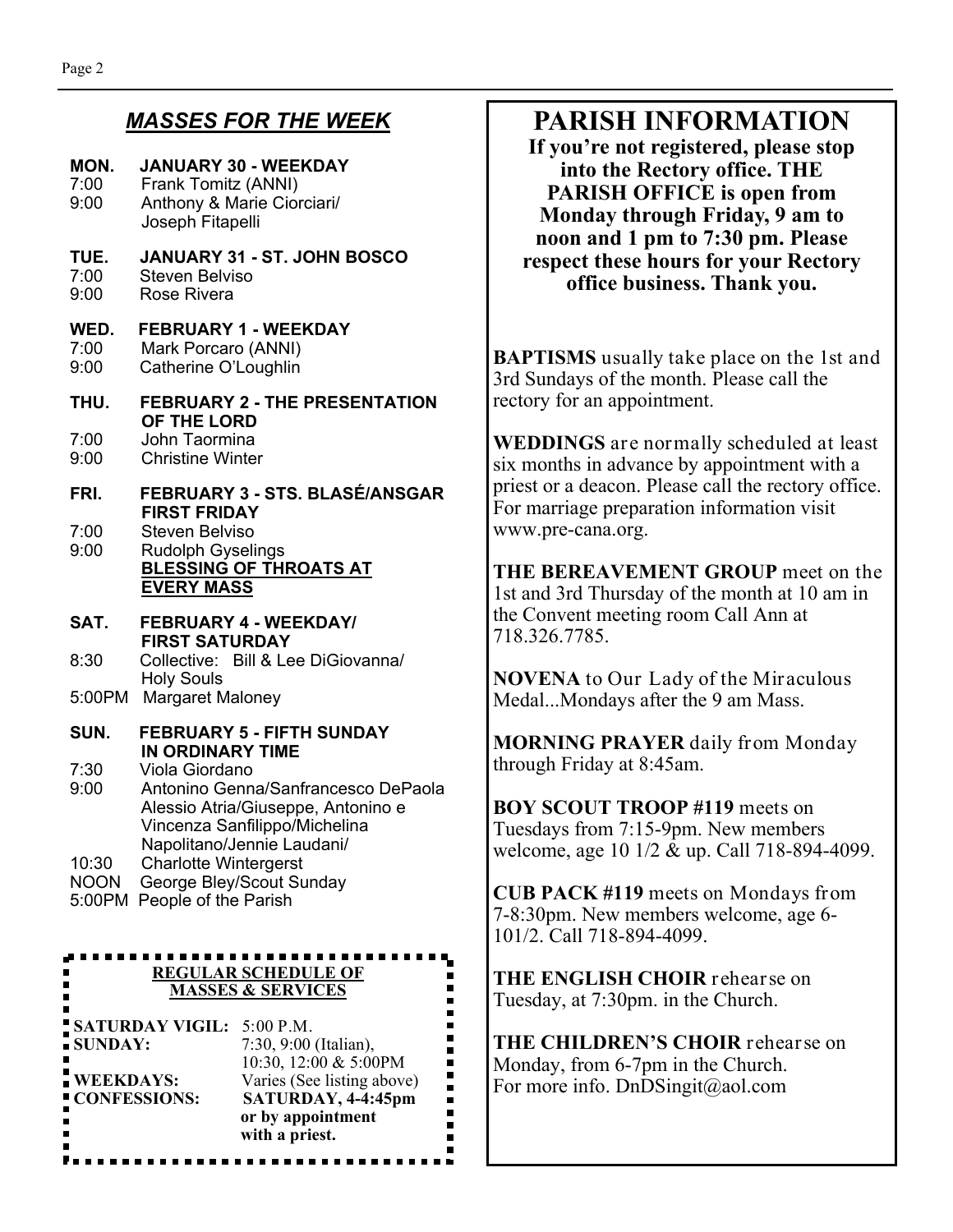## PLEASE PRAY FOR OUR SICK

Karen Guarascio, Connie Faccibene, Eileen Hinrichs, Linda Frazier, Angela Lenihan, Carol Falk, Cari Ann Falk-LoBello, Glen Falk, David J. McConville, Ronald Frazier, John Downer, Michael Machado, Robert Sabini, Maria Rigovich, Jennifer Pagan, Angelo Ferrara, Brooke Renda, Dace Pellettiere, Joe O'Brien, Edna Bojakowski, Bob Marvin, Lee Falk, Don Scheck, Patricia Johnson, Karl DeSousa, Laura Ruffner, Barbara Elder, Rachael Harris, Carol Arevalo, Scott White, Santo Pantina, Peter Gillespie, Alysia Sanders Rismoan, Michael Hirst, Bob Schaefer, Rose Marie Santos, Bernice Muller, Maria Millocca, Baby McKinley Kelleher, Isabelle Azzaro, Lucy Lento, Sean Harrison, Richard Santangelo, Michael Russo, Frank Cesare, Joseph Simon, Joseph Stubbs, Justin James Quirke, Rose Healy, Parrish Wert, Michael Hirst, Matteo Sabini, Carmen Melendez, Jim O'Driscoll, Jeanette Spartaro, Linda Castagna,

The names will remain for 3 months ONLY, unless you call 326-1911 and ask for continued prayers

**Prayer Requests Pray for vocations to the Priesthood and Religious Life. Please pray for our men and women serving in the defense of our country: Lt. Col. Thomas Frohnhoefer, Sgt. Robert A. Domenici from our Parish.**

## *WE RECALL OUR BELOVED DECEASED*

*Especially, Phyllis Paƫ, Marie Jatzen, May they rest in Christ's Peace!* 

## *MEMORIALS*

## *WINE & HOST THIS WEEK*

*are offered in memory of Charles G. Haslach. SANCTUARY LAMP & ALTAR* 

## *CANDLES THIS WEEK*

*are offered in memory of Rev. Msgr. William A. Varvaro.* 

#### **CONTRIBUTION STATEMENTS**  for tax purposes will **ONLY BE AVAILABLE UPON REQUEST**

Please call the Rectory, 718-326-1911 if you would like a statement mailed to you.

## *TODAY'S READINGS*

**First Reading** — You humble of the land, seek justice and humility, and the Lord will be your protection (Zephaniah 2:3; 3:12-13).

**Psalm** — Blessed are the poor in spirit; the kingdom of heaven is theirs! (Psalm 146).

**Second Reading** — God chose the weak of the world, those who count for nothing, so that whoever boasts should boast in the Lord (1 Corinthians 1:26-31). **Gospel** — Jesus taught from the mountain: Blessed are the poor in spirit (Matthew 5:1-12a).

## *READINGS FOR THE WEEK*

| Monday:   | Heb 11:32-40; Ps 31:20-24; Mk 5:1-20             |  |  |
|-----------|--------------------------------------------------|--|--|
| Tuesday:  | Heb 12:1-4; Ps 22:26b-28, 30-32;                 |  |  |
|           | Mk 5:21-43                                       |  |  |
|           | Wednesday: Heb 12:4-7, 11-15; Ps 103:1-2, 13-14, |  |  |
|           | 17-18a; Mk 6:1-6                                 |  |  |
| Thursday: | Mal 3:1-4; Ps 24:7-10; Heb 2:14-18;              |  |  |
|           | Lk 2:22-40 [22-32]                               |  |  |
| Friday:   | Heb 13:1-8; Ps 27:1, 3, 5, 8b-9;                 |  |  |
|           | Mk 6:14-29                                       |  |  |
| Saturday: | Heb 13:15-17, 20-21; Ps 23:1-6;                  |  |  |
|           | Mk 6:30-34                                       |  |  |
| Sunday:   | Is 58:7-10; Ps 112:4-9; 1 Cor 2:1-5;             |  |  |
|           | Mt 5:13-16                                       |  |  |
|           |                                                  |  |  |

## *SAINTS AND SPECIAL OBSERVANCES*

| Sunday:   | Fourth Sunday in Ordinary Time;      |  |  |
|-----------|--------------------------------------|--|--|
|           | Catholic Schools Week                |  |  |
| Tuesday:  | St. John Bosco                       |  |  |
| Thursday: | The Presentation of the Lord;        |  |  |
|           | Groundhog Day                        |  |  |
| Friday:   | St. Blase; St. Ansgar; First Friday; |  |  |
|           | Blessing of throats                  |  |  |
| Saturday: | Blessed Virgin Mary; First Saturday  |  |  |
|           |                                      |  |  |

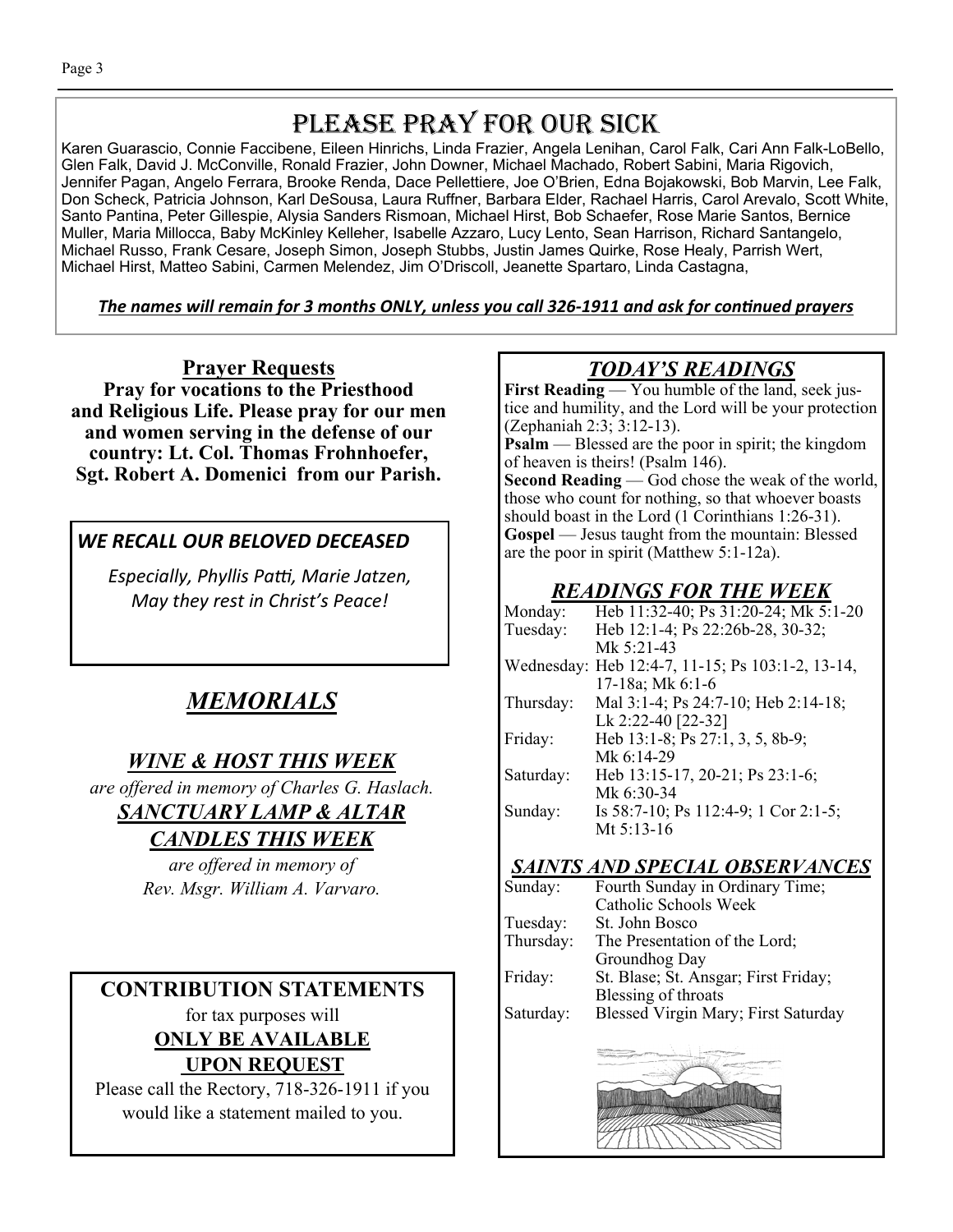#### **DO YOU HAVE AN IPHONE OR AN ANDROID PHONE?**

Want to keep up with St. Margaret's news? Download our parish app. Daily Mass readings, prayers, bulletins and more. Just text the word "APP" to 88202 or search "My Parish App" in Google Play Store or App Store.

## *TREASURES FROM OUR TRADITION*

 Until very recent decades "Holy Thursday" and "Good Friday" were centered on personal pious devotions, not public liturgy. In urban America, at least in cities with a significant Catholic population, Holy Thursday was about veneration of the Blessed Sacrament. People were encouraged to walk to seven churches for a "visit" to each parish's repository, a kind of temporary tabernacle on a side altar, closer in proximity to the faithful than the usual tabernacle on the distant high altar. On Good Friday, the most popular form of devotion was the Stations of the Cross, or a three-hour program of word and preaching beginning at noon.

 The Holy Thursday seven-church hike was a way of participating in a custom of the city of Rome. Traditionally, each day in Lent was assigned to a particular parish church or basilica in the city. Each week of Lent thus had seven churches, and pious people tried to get to each one of them. The pilgrimage was a symbol of unity and also the journey of faith. Originally, the pope would go to each place for a liturgy, but political strife removed the pope from Rome in 1305. With the papacy relocated in France, the custom ceased until Pope Leo XIII expressed interest in restoring it in 1900, and Blessed John XXIII fully restored the custom in 1959. By the time Pope Leo began to revive the custom, many American cities had enough parishes and monasteries that the faithful could vicariously participate in the revived tradition of stational liturgies by a very long walk!

*THE CHRISTIAN IDEAL The Christian ideal has not been tried and found wanting. It has been found difficult and left untried.* 

### *MINISTRY OF CONSOLATION*

Martha Rickey, a member of our Parish, is currently in her third and final year at the Pastoral Institute. This is the year in which she must declare a ministry and complete an internship. Martha has chosen to start a Ministry of Consolation here at St. Margaret. There are sign up brochures available in back of the Church. This is a very special ministry and it will need your support.



## *DEFENSIVE DRIVING COURSE*

to be given in St. Margaret School Library on Saturday, March 11th, 9am - 3:30pm **The Cost:** \$45.00 per person **The Benefits:** 10% discount on liability and collision insurance for 3 years. Up to 4 points deducted from your driving record. **Contact:** Sister Bridget, 718-326-1911 for more information or to register.



Sign-up Sundays are February 4/5 (that's next weekend) and February 11/12. The sessions begin the week of February 27th and end April 3rd. Pray that the Holy Spirit will guide all of us so that we become evermore "together in Christ." Please consider joining a small group and bring your best friend and/or your neighbor with you. Treat yourself!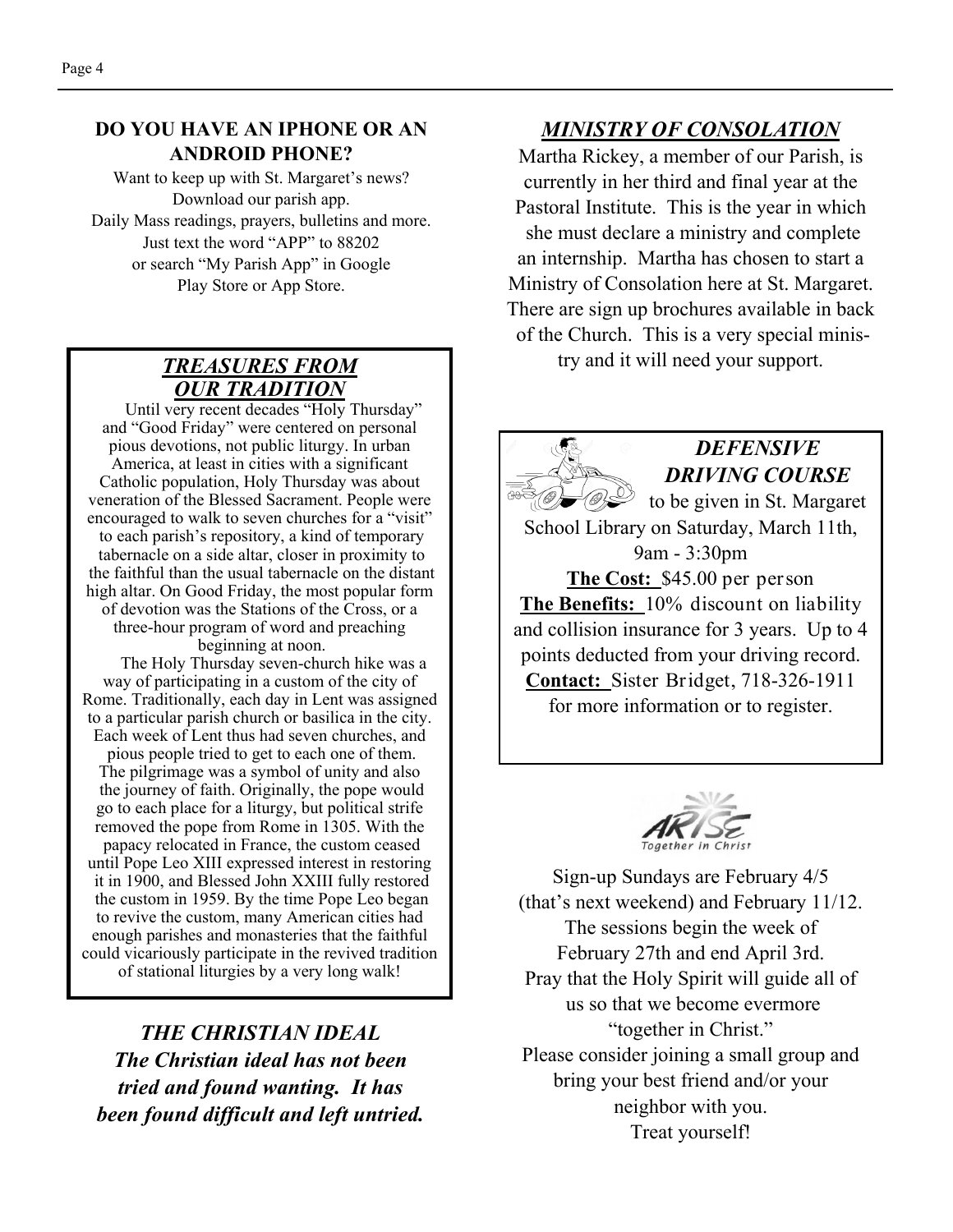

 Zephaniah is one of the least-known of the Old Testament prophets. He speaks in today's first reading of impending judgment. But the Lord will leave a "remnant" in Israel. This image of a remnant, or remainder, was to become vital to both

Judaism and Christianity. Paul's letter to Corinth makes obvious his deep concern for the Christians there. They are too self-confident, he says, too sure of themselves. He admonishes them to remember that Christ has given them all they have.

 Today's Gospel comprises the opening of Jesus' "Great Sermon." As God gave Moses the law on Sinai, so now Jesus gathers his disciples on a hillside to teach them the new law. Each of these Beatitudes contrasts the humiliation of the present with the glory of the future: poverty vs. the riches of God's kingdom, hunger for holiness vs. fulfillment in the Spirit, persecution vs. the reign of God. Jesus is here speaking to God's chosen "remnant."



#### **IRISH NIGHT CELEBRATION**

Join us at St. Margaret Annual Irish Night on Saturday, March 4th from 7:00pm til 12:00am.

Tickets are \$45p/p which includes traditional Irish dinner, beer, wine, soda, coffee & dessert.

Entertainment by

## *THE CUNNINGHAM BROTHERS*

For more information and tickets, call Susan, 718-417-3102; Ann, 718-326-1256; Bridie, 917-302-3569 or Maureen, 917-589-6804.

> *DON'T MISS THE FUN!!*

**THE ST. VINCENT dePAUL FOOD PANTRY is located at 66-25 79 Place The pantry is open on WEDNESDAY AND SATURDAY from 10am to 12 Noon.** 

## **SAINT MARGARET GIFT SHOP**

open Wednesdays, 12pm - 4pm Saturdays, 4pm - 5pm and Sundays, 9am - 1pm We have a selection of religious goods: Rosaries - Medals - Gifts - Crucifixes Statues - Bibles and other books **AND MORE!** 

If we don't have it, we'll try to get it for you. The Gift Shop is located in the rectory. Please use the red side door in the parking lot. If the door is closed, please knock.



**ST. MARGARET'S YONKERS EMPIRE CITY BUS TRIP FEBRUARY 20, 2017** 

The bus will be in front of the Church and will **leave promptly at 9am.** The cost is \$23.00p/p. For reservations/information call **Betty, 718-326-0198 ONE LUCKY PERSON WILL WIN A FREE RIDE ON OUR MARCH TRIP!** 



*"Blessed are the poor in spirit, for theirs is the kingdom of heaven."* 

 *Matthew 5:3*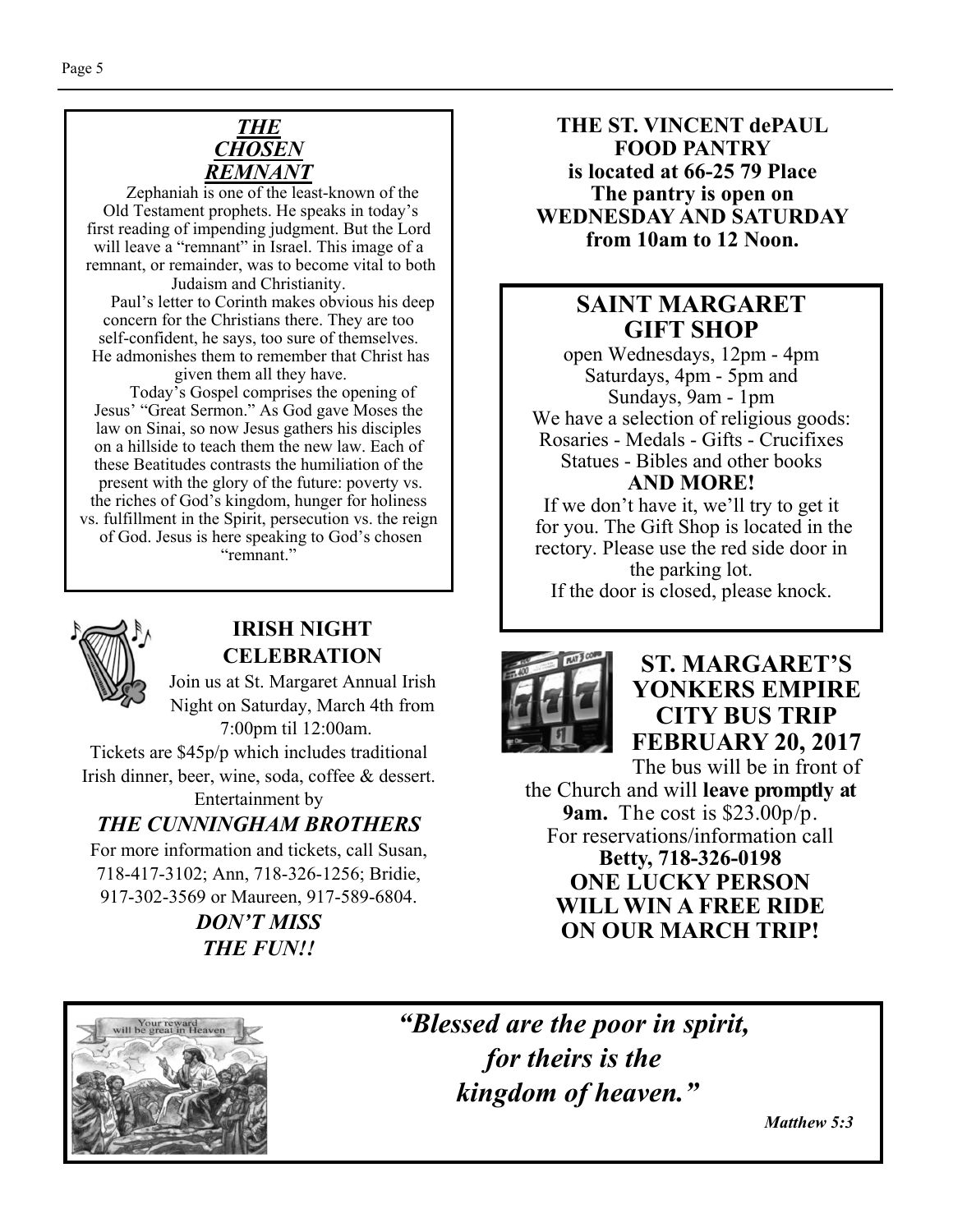# SCHOOL NEWS

#### **FROM THE DESK OF ST. MARGARET CATHOLIC ACADEMY**

Catholic Schools Week Opening Mass is Sunday, January 29th . . . Come and visit our academy. Monday, January 30th at 9am and 1pm. Open House for prospective families from Nursery to Grade 8. We congratulate our eighth graders on receiving their rings this week and for the many scholarships they are receiving. Awesome job!! You make us very proud!! Other activities this week include Decade Day, Student Appreciation Day and Teacher Appreciation Day!!! Thursday, February 2 we will be holding our first Evening of the Arts at 7PM. Our academy band

will entertain us and student artwork will be on display . Many great things going on.....

#### **ST. MARGARET'S CYO BASEBALL/ SOFTBALL REGISTRATION**

is being conducted electronically on the St. Margaret Sports website (stmsports.org) until Friday, February 10th. If you have any questions please contact Rob Nacer 646-431-9209.

## **MAGGIE'S LITTLE THEATER**

announces auditions for boys aged 10 and up for a production of the musical *"OLIVER".*  Auditions for the roles of Oliver and "The Artful Dodger" **ONLY**, will be held at St. Margaret Parish Hall, 66-05 79th Place Middle Village on Saturday, February 4th from 11am til 3pm. **Oliver,** male, must be able to play 12-13 years old. **The Artful Dodger,**  male, must be able to play 14-15 years old. Auditions for all other roles will be held at a later date to be announced.

 Potential performance dates are in July, 2017. For more information, please visit our web page www.maggieslittletheater.org or send us an email at maggieslittletheater $@g$ gmail.com.

#### *ST. MARGARET'S LUCKY NUMBER 2017*

| Jan. 09 - | 197 | D. Berwanger (b) |
|-----------|-----|------------------|
| Jan. 10 - | 757 | No Winner        |
| Jan. 11 - | 724 | No Winner        |
| Jan. 12 - | 685 | No Winner        |
| Jan. 13 - | 954 | $M.$ Scold $(b)$ |
| Jan. 14 - | 671 | R. Weiner (s)    |
| Jan. 15 - | 670 | A. Monna (s)     |
| Jan. 16 - | 610 | K. Caruana (b)   |
|           |     | J. Kaley (b)     |

#### M. Kaley (b) **HELP SUPPORT YOUR PARISH Buy a "LUCKY NUMBER" FOR 2017**

**based on NY State Lottery, every evening of the year.** Single Subscriptions: \$60.00, two or more subscriptions, \$50.00 each. Call Patti C, 718-639-2263 for more information.

## *THANK YOU*

I would like to thank the parishioners of St. Margaret's for the expressions of support and good wishes as I move on from the parish. My ten years as your pastor, has been a source of great blessings for me personally, and I hope that it has been spiritually fruitful for all of you as well.

Much was accomplished, but the most important thing is that we have made Jesus more known and loved.

May the Lord continue to bless you and your families, this wonderful parish and those who lead it. You will always be in my prayers and I ask you for yours! Thank you and God bless you! Msgr. Steven

ARE YOU A GRANDPARENT OR RELATIVE HELPING RAISE CHILDREN Come and join this free support group. The group meet on the first Wednesday of every month, 10am to 12 Noon. For information call Laura, 718-456-7001.